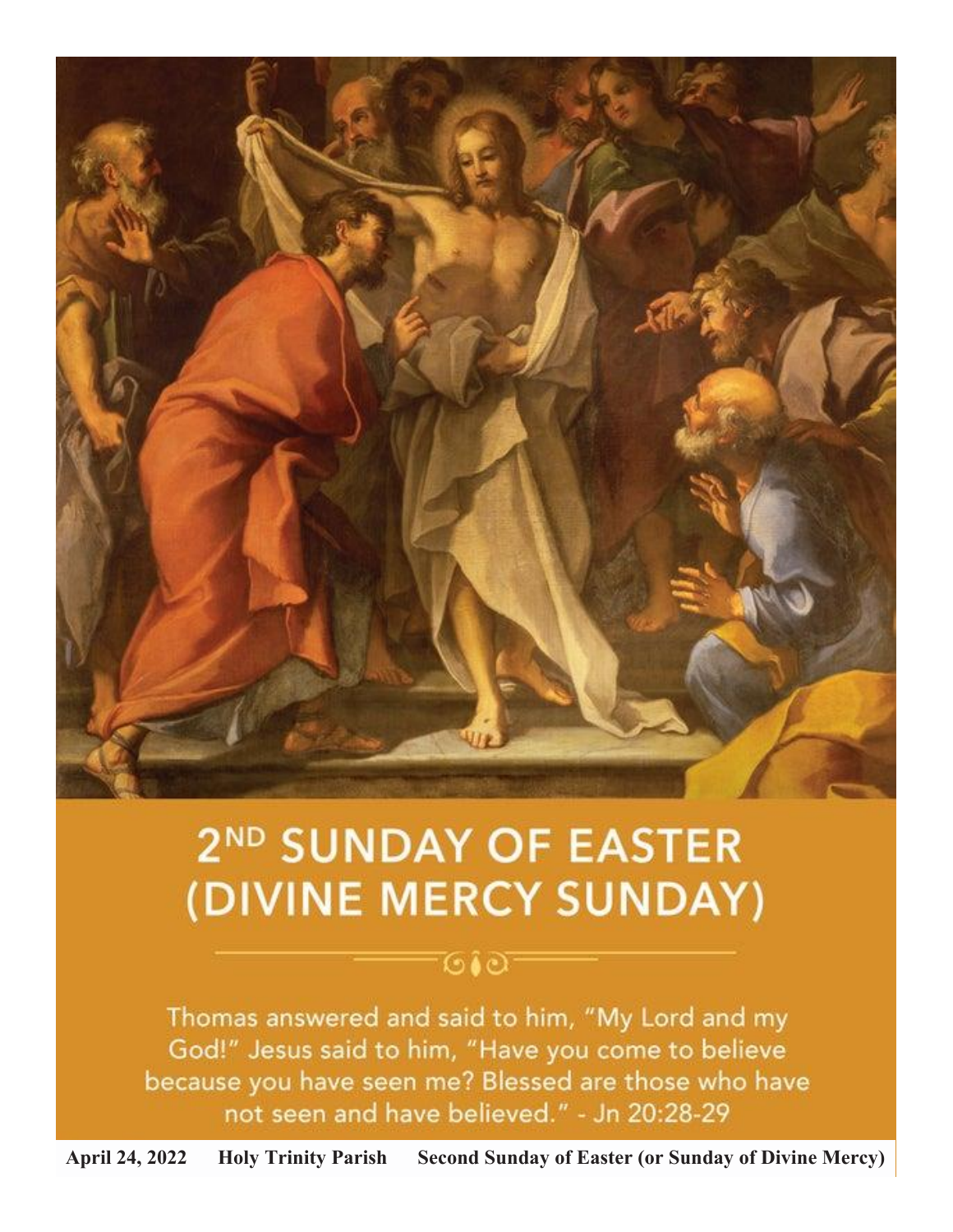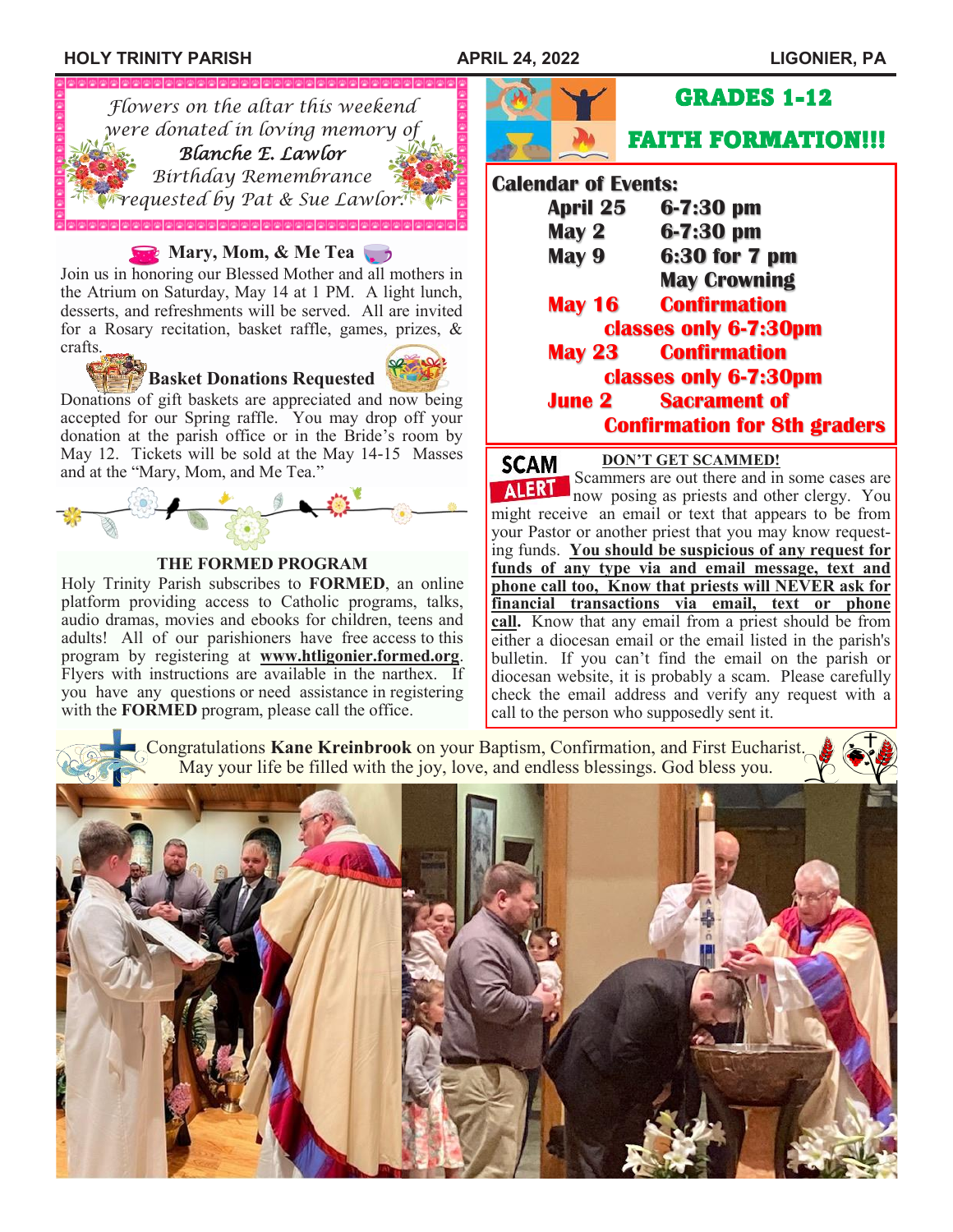# **FROM THE DESK OF FATHER ANTHONY …………………………..**

**BLESSED AND GLORIOUS EASTER!! I hope you are enjoying and celebrating the Easter Season with great gusto. This is the best time of the year as we celebrate the new birth we have received through the Death and Resurrection of Jesus Christ, our Lord and Savior. Today, the Second Sunday of Easter, is the last day of the Octave of Easter, the eighth day of the Easter Season. Today is also known as the Sunday of Divine Mercy. I am sure you have seen the image of the Divine Mercy in our reservation chapel, and perhaps you have an image of Divine Mercy in your home. "Jesus, I trust in Thee." We ask for God's mercy, available to us because of the obedience of His Son, Jesus Christ. However, we must be penitent and sorry for our sins.** 

**This Sunday Bishop Kulick will lead the faithful of the diocese in observance of Divine Mercy Sunday. A Eucharistic Service will be celebrated at 1:30 pm in Saint Joseph Chapel at Christ Our Shepherd Center – all are welcome to attend!**



**Thanks to everyone who assisted in our celebration of the Easter Triduum liturgies. Holy Trinity Parish had a beautiful celebration of the most important and holiest days of the year. What made our celebration even more blessed and glorious was that we celebrated the Sacraments of Baptism, Confirmation, and First Eucharist with Kane Kreinbrook. We congratulate Kane and joyfully welcome him as a fully initiated member of the Catholic Church and our parish! I hope that we have all grown holier through our observance of Lent this year and through the celebration of Easter! Don't forget – we renewed our Baptismal Promises and are strengthened by the Sacraments to be holy even now as we await heavenly glory. The Risen Lord prepares a place for us, but right now we are called to share our faith and to live our**

**faith. I take this opportunity to invite anyone who is thinking about a deeper relationship with Jesus Christ through the Catholic Church to contact me about becoming a member of the Church. Please let me know – we are happy to welcome you.**

**During the Easter Season it is appropriate to celebrate the Sacraments of Initiation. Several of our young parishioners will be receiving their First Holy Communion on Sunday, May 8, at the 11:00AM Mass. Our eighth grade parishioners will be celebrating Confirmation on Thursday, June 2, at St. Vincent Basilica, Latrobe.**

**Just a reminder – on Sunday, May 8, we will mark the Seventeenth Anniversary of the Celebration of the Dedication of the Church.**

**Congratulations to Kristin Duska, one of our catechists in the Catechesis of the Good Shepherd program we have here at Holy Trinity. Kristin applied for a grant from the Ligonier Valley Education Trust for the Good Shepherd program and her grant was accepted! Our parish will receive \$360 to purchase materials for use in the Good Shepherd Atrium. We are grateful to parishioner Peg McDonald for assisting in this. Also, we recognize Michelle Parrish, who with Kristin, is a lead catechist, and Connie Lynch and Karen Rihn who are involved with the Catechesis of the Good Shepherd. Currently, we have sessions for children ages 3-6 on Saturday mornings. If you are interested in learning more about this unique style of religious formation, please let us know. We can make room in the Atrium next year!**

**Thanks for the generosity of so many parishioners who continue to contribute to the Diocesan Lenten Appeal! As of Tuesday, April 19, we have received 142 gifts for a total of \$68,118. We are \$17,121 over our diocesan goal! If you have any questions or concerns about the Diocesan Lenten Appeal, please ask and I will be happy to talk with you about the DLA.**

**GOD THE FATHER OF MERCIES, HAVE MERCY ON US! GOD THE SON, JESUS CHRIST, CRUCIFIED AND RISEN, HAVE MERCY ON US! GOD THE HOLY SPIRIT, DESCENDING UPON US IN GLORY, HAVE MERCY ON US!**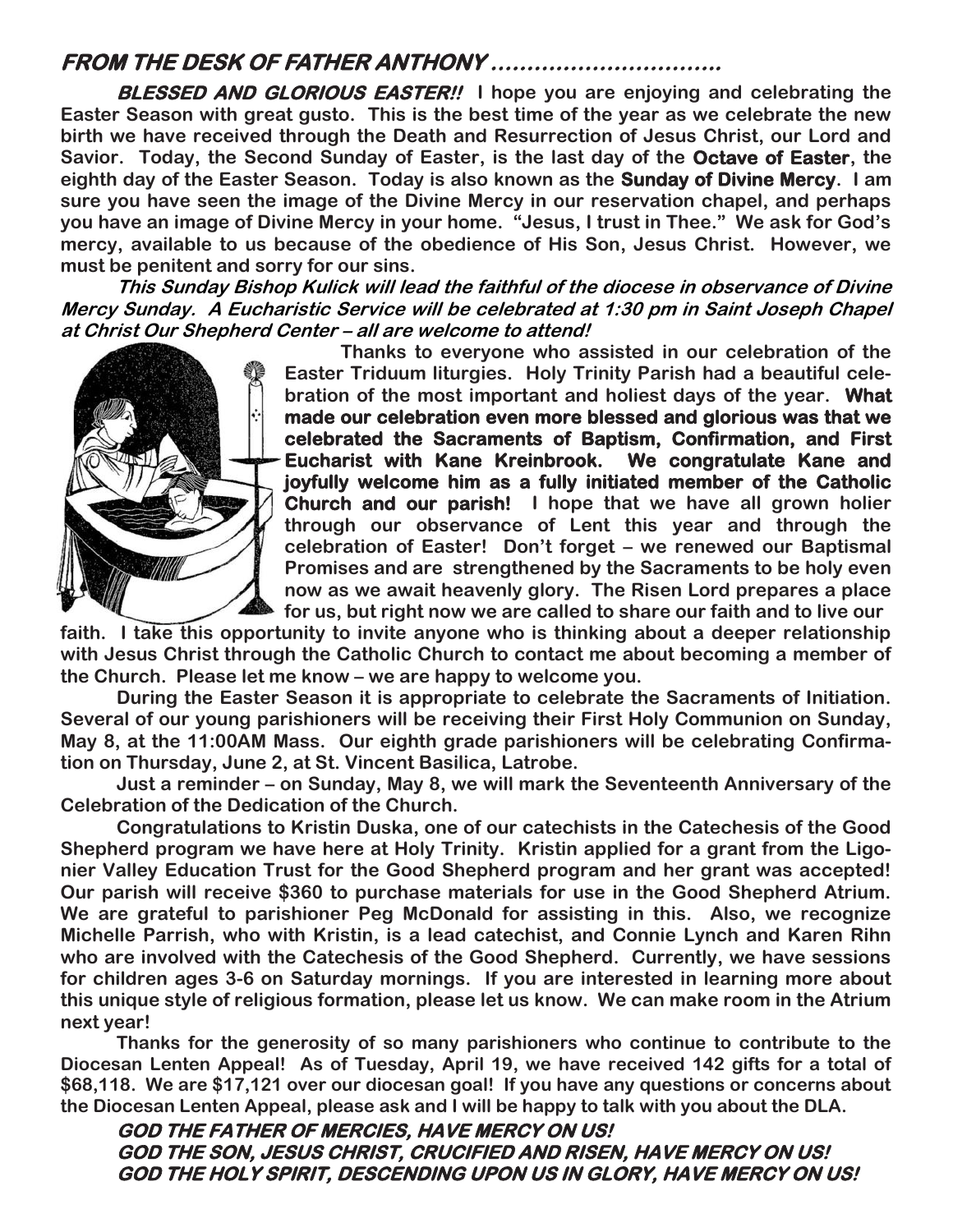# Parish Activities Calendar for April & May, 2022

A=Atrium C=Church CA=Children's Atrium CR= Class Room PH= Parish Hall L=Loft PL=Parish Library SL= Old School Library PMR=Parish Meeting Room All Times Are PM Unless Otherwise Indicated.

| <b>Sun</b>                                                                                                                            | <b>Mon</b>                                                                                                                                                                 | <b>Tue</b>                                                                                  | <b>Wed</b>                                                      | <b>Thu</b>                                | Fri                                       | <b>Sat</b>                                                                                                                                                 |
|---------------------------------------------------------------------------------------------------------------------------------------|----------------------------------------------------------------------------------------------------------------------------------------------------------------------------|---------------------------------------------------------------------------------------------|-----------------------------------------------------------------|-------------------------------------------|-------------------------------------------|------------------------------------------------------------------------------------------------------------------------------------------------------------|
| <i>24</i><br>Coffee Social<br>after $8:00$ and<br>11:00 AM<br>Cyffee gocial<br>Masses<br>2nd<br>Collection for the<br>Catholic Accent | 25<br><b>Morning Mass</b><br>at $8:00$ AM<br><b>Faith Formation</b><br>$6:00 - 7:30 - CR$<br><b>A</b> Form                                                                 | 26<br><b>Morning Mass</b><br>at $8:00$ AM<br>Holy Hour<br>$3:00 - 4:00 - C$                 | 27<br>Morning Mass<br>at $8:00 AM$                              | 28<br><b>Morning Mass</b><br>at $8:00 AM$ | 29<br>Morning Mass<br>at $8:00$ AM        | 30<br>Catechesis of<br>the Good<br>Shepherd<br>Children's<br>Sessions<br>$9:00 - 11:00 AM$<br>$-CA$<br><b>Bible Study</b><br>$6:30 - 7:30 - A$             |
|                                                                                                                                       | 2<br><b>Morning Mass</b><br>at 8:00 AM<br><b>Faith Formation</b><br>$6:00 - 7:30 - CR$                                                                                     | $\overline{3}$<br><b>Morning Mass</b><br>at 8:00 AM<br><b>Adoration</b><br>$8:30 AM - 4:00$ | $\overline{A}$<br>Morning Mass<br>at 8:00 AM                    | 5<br><b>Morning Mass</b><br>at 8:00 AM    | 6<br><b>Morning Mass</b><br>at $8:00 AM$  | $\overline{7}$<br>Catechesis of<br>the Good<br>Shepherd<br>Children's<br>Sessions<br>$9:00 - 11:00 AM$<br>$-CA$<br><b>Bible Study</b><br>$6:30 - 7:30 - A$ |
| 8<br>2nd Collection<br>for the Food<br><b>Bank</b>                                                                                    | <b>Q</b> Morning Mass<br>at 8:00 AM<br>vlav<br><i>Crowning</i><br><b>Faith Formation</b><br>$6:30-$<br>Preparation for<br>May crowning<br>$7:00-$<br>May Crowning<br>Event | 10<br><b>Morning Mass</b><br>at $8:00$ AM<br>Holy Hour<br>$3:00 - 4:00 - C$                 | $\mathcal{I}\mathcal{I}$<br><b>Morning Mass</b><br>at $8:00 AM$ | 12<br><b>Morning Mass</b><br>at $8:00 AM$ | 13<br><b>Morning Mass</b><br>at $8:00 AM$ | 14<br>Catechesis of<br>the Good<br>Shepherd<br>Children's<br>Sessions<br>$9:00 - 11:00 AM$<br>$-CA$<br><b>Bible Study</b><br>$6:30 - 7:30 - A$             |
| 15                                                                                                                                    | 16<br><b>Morning Mass</b><br>at 8:00 AM<br>Confirmation<br>classes only<br>$6:00 - 7:30 - CR$                                                                              | 17<br><b>Morning Mass</b><br>at $8:00 AM$<br>Holy Hour<br>$3:00 - 4:00 - C$                 | 18<br><b>Morning Mass</b><br>at $8:00 AM$                       | 19<br><b>Morning Mass</b><br>at $8:00 AM$ | 20<br><b>Morning Mass</b><br>at $8:00 AM$ | 21<br>Catechesis of<br>the Good<br>Shepherd<br>Children's<br><b>Sessions</b><br>$9:00 - 11:00 AM$<br>$-CA$<br><b>Bible Study</b><br>$6:30 - 7:30 - A$      |